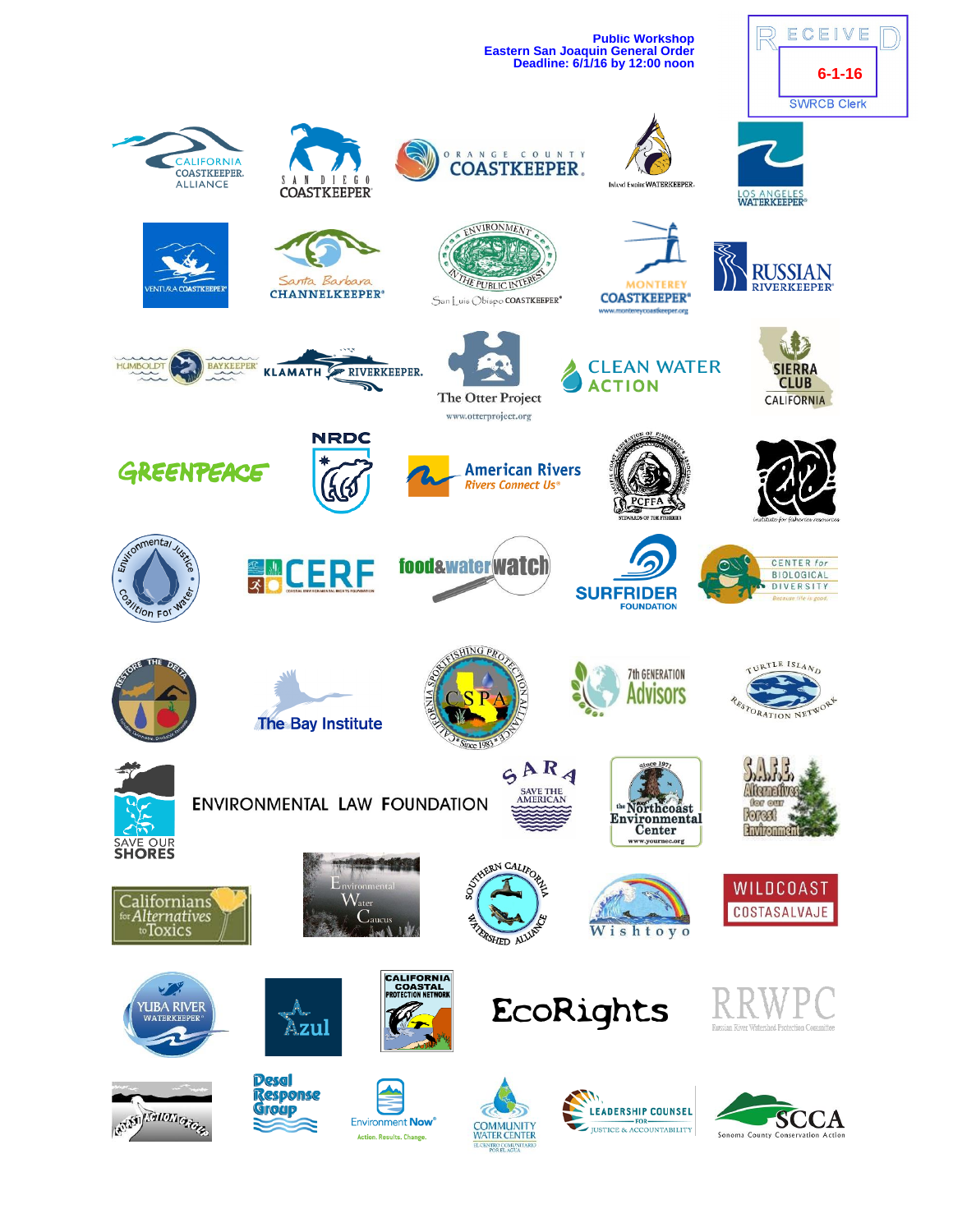June 1, 2016

Chair Felicia Marcus and Board Members c/o Jeanine Townsend, Clerk to the Board State Water Resources Control Board 1001 I Street, 24<sup>th</sup> Floor Sacramento, CA 95814 *Sent via electronic mail to: [commentletters@waterboards.ca.gov](mailto:commentletters@waterboards.ca.gov)*

## **RE: Comments to A-2239(a)-(c).**

Dear Chair Marcus and Board Members:

On behalf of the 53 undersigned organizations, representing environmental, environmental justice, fishing, and tribal interests, we appreciate the opportunity to comment on the Eastern San Joaquin River Watershed Agricultural Order SWRCB/OCC Files A-2239(a)–(c). While we recognize the State Water Board's effort to resolve numerous deficiencies in the Waste Discharge Requirements (WDRs), the Draft Order fails to adhere to the Porter-Cologne Act, the Policy for the Implementation and Enforcement of the Nonpoint Source Pollution Control Program (Nonpoint Source Policy), and the Statement of Policy with Respect to Maintaining High Quality Waters, State Water Board Resolution No. 68-1626 (Antidegradation Policy). The Draft Order makes significant strides toward conforming the General WDRs with basic data transparency standards across the state, but it does not require performance standards that are linked to achieving water quality objectives, nor does it place strong requirements on ensuring communities have access to clean, safe drinking water.

California lacks consistent and effective regulations to ensure that agricultural production meets water quality standards and to prevent harm to nearby communities. Agricultural pollution in the Central Valley, in particular, is ubiquitous. The Central Valley Regional Board's assessment of data collected at 313 sites by U.C. Davis and agricultural monitoring coalitions revealed that: toxicity to aquatic life was present at 63 percent of the monitored sites; pesticide water quality standards were exceeded at 54 percent of sites; one or more metals violated criteria at 66 percent of the sites; human health standards for bacteria were violated at 87 percent of monitored sites; and more than 80 percent of the locations reported exceedances of general parameters (dissolved oxygen, pH, salt, TSS). The Central Valley Regional Board is unable to identify which agricultural management practices are working effectively to meet water quality standards because the 2012 Agricultural Order lacks the feedback verification necessary to ensure compliance. The lack of feedback verification to ensure compliance with water quality standards is a systematic management failure by Regional Water Boards throughout the state. To date, Water Boards have been unwilling to require individual growers to take accountability by demonstrating individual compliance.

The vast majority of San Joaquin Valley community water systems rely on groundwater as a drinking water source. Groundwater that residents depend on is heavily polluted by agricultural discharges. According to the State Water Board's own draft report "Communities Reliant upon Contaminated Groundwater" 300,000 residents of Stanislaus and Merced Counties rely upon contaminated groundwater. Up to 100,000 people in these two counties rely upon domestic wells. The 2008 Existing Conditions Report states that nitrate concentrations in groundwater in the eastern San Joaquin Valley exceeded drinking water standards in approximately 25 percent of domestic water supply wells, and different pesticides were detected in 41 of 60 percent of the groundwater samples collected.

The Draft Order does not remedy the deficiencies of the East San Joaquin Agricultural WDRs with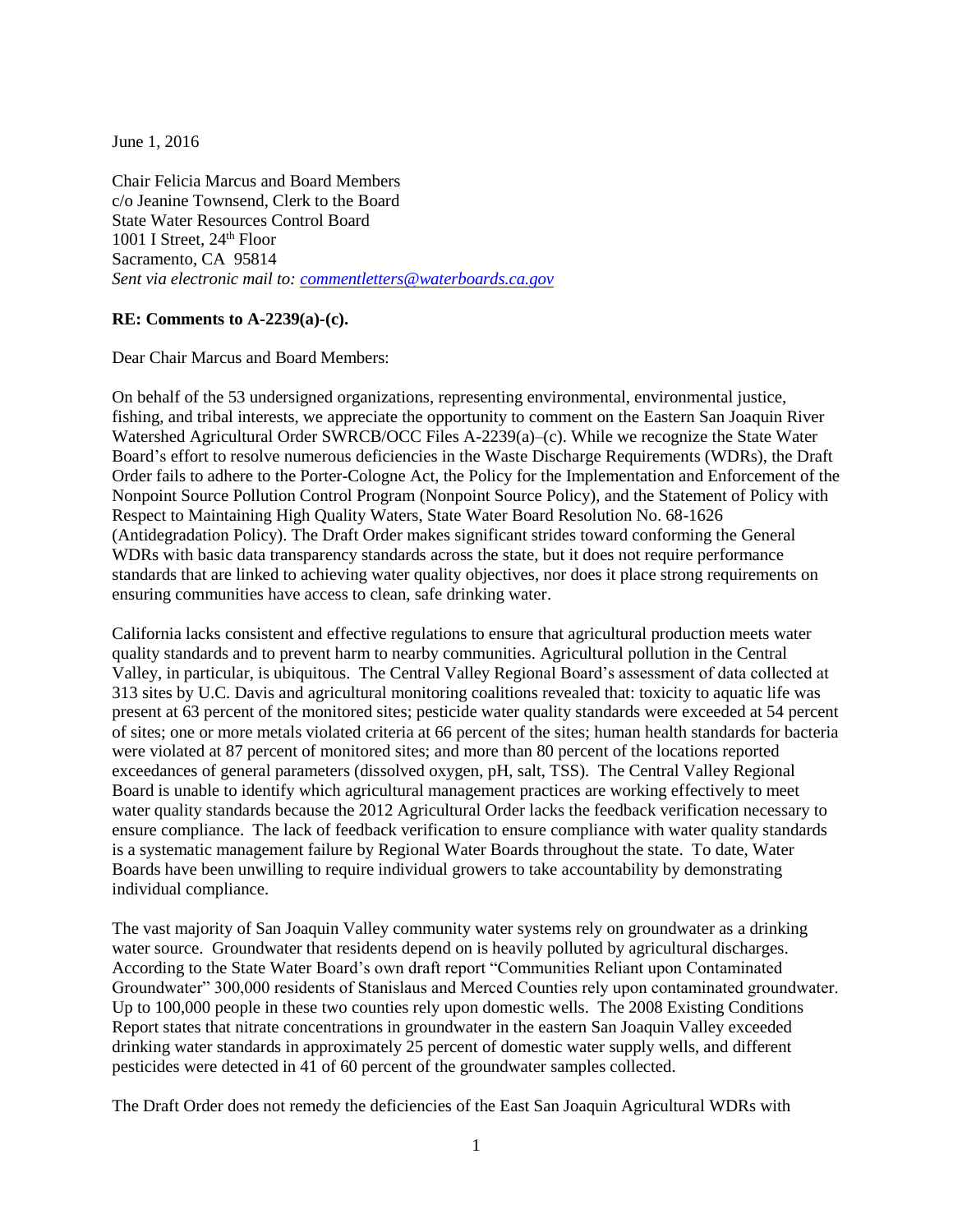respect to the Porter-Cologne Act, the Nonpoint Source Policy, and the Antidegradation Policy. Nor does it create a framework to rectify disproportionate pollution impacts to disadvantaged communities and communities of color. We have conferred with numerous environmental, environmental justice, fishing, and tribal groups to agree on the following key points. This list is not intended to serve as an exhaustive list of issues—only the top priorities we need to see resolved.

- **(1) The Draft Order fails to achieve compliance with the Basin Plan water quality objectives because it lacks specific, enforceable standards against which to measure existing management practices**. The Draft Order does not provide enforceable standards because, under the Order, it is not possible to determine where receiving water violations are occurring. The *Monterey Coastkeeper* decision found that the Waiver's monitoring program did not ensure compliance with water quality standards because "neither the Board, nor the cooperative monitoring group, nor (in many cases) the grower, can identify where the pollution is coming from or whether the grower's management practices are effectively reducing pollution and degradation." The Draft Order contains the same illegal flaw. There is no effective feedback mechanism to ensure that each grower is complying with the Basin Plan's water quality objectives. And even if exceedances were detected, there is no requirements that water quality benchmarks will become enforceable effluent limitations. As such, the Draft Order does not provide specific, enforceable standards to ensure compliance with water quality objectives.
	- *Request 1-1*: Acknowledge that representative monitoring without individual monitoring is insufficient to protect beneficial uses as required by Water Code §13263.
	- *Request 1-2*: Include a finding that management practice implementation may never be a substitute for meeting water quality standards.
	- *Request 1*-3: Following a water quality exceedance, require that water quality benchmarks become enforceable effluent limitations measured at the edge-of-field.
	- *Request 1-4:* Require that management practices be designed and engineered to attain Basin Plan water quality objectives, and that such design must be supported by an accompanying reasonable assurance analysis that demonstrates the management practices implemented are in fact designed to ensure compliance with Basin Plan water quality objectives.
	- *Request 1-5*: Set enforceable performance standards based on nitrogen loading.
- **(2) The Draft Order violates Water Code §13263 and the Nonpoint Source Policy because the surface water monitoring scheme is insufficient to determine whether growers are achieving water quality standards.** To ensure the protection of beneficial uses in the Central Valley Basin Plan, the Draft Order must contain adequate surface water quality monitoring to detect and resolve water quality objective exceedances. Representative monitoring  $-$  on its own  $-$  is not sufficient to determine compliance with water quality standards. Management practices do not ensure that water quality standards are being met.
	- *Request 2-1*: After a receiving water violation has been detected by representative monitoring, require all growers upstream of the watershed exceedance to begin conducting edge-of-field monitoring until the responsible parties are identified and the exceedance is corrected.
	- *Request 2-2*: Require representative edge-of-field monitoring with the presumption that the site's water quality is the same for the other growers the site represents. If a representative site has an exceedance, all growers under that representative class must perform additional management practices until the exceedance is corrected, or until the grower conducts individual monitoring to demonstrate their field is not degrading the beneficial uses of the Basin Plan.
	- *Request 2-3*: Require all growers that are discharging into impaired waterways where benchmark exceedances have been detected to conduct edge-of-field monitoring until the grower demonstrates achievement of discharge effluent limitations.

## **(3) The Draft Order fails to establish enforceable limits on nutrient application to protect water**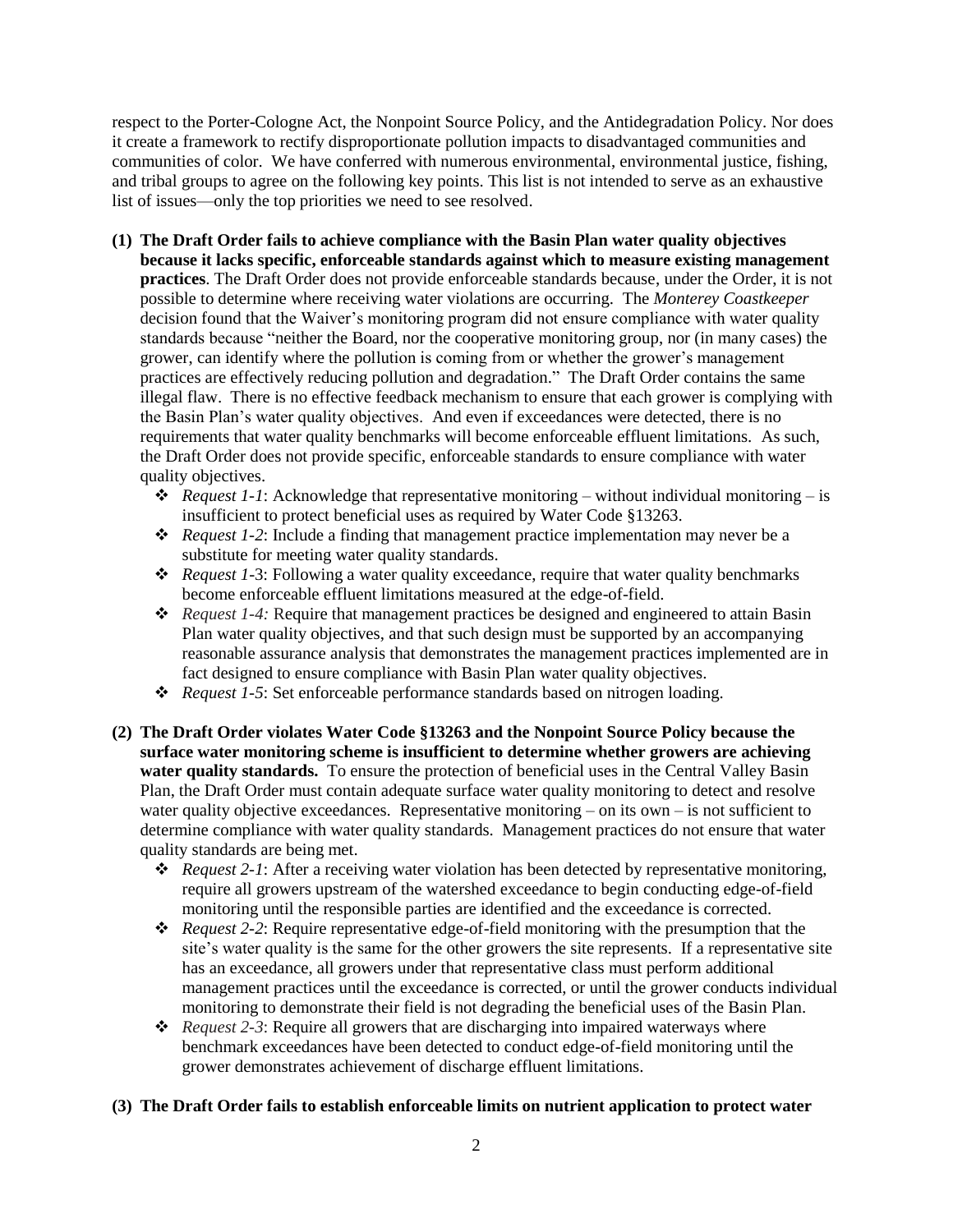**quality objectives.** We agree that the nutrient ratio is a useful metric that allows raw data to be distilled into figures that can be used to compare the nutrient efficiency of growers producing the same crop. However, we disagree that the nutrient ratio represents an enforceable standard that will achieve water quality objectives. These values are comparative, rather than direct measurements. What is needed is an estimate of the nitrogen applied in excess of crop need that has the potential to leach to groundwater – the nitrogen loading. It is this number that must be reduced in order to meet water quality objectives.

- *Request 3-1*: Set an enforceable nitrogen loading standard to determine compliance with water quality objectives.
- *Request 3-2:* Provide oversight to Third Party development of nitrogen removal coefficients with public input and review by the Regional Board.
- **(4) The Proposed Order Fails to Comply with the State Antidegradation Policy.** The General WDRs fail to meet the requirements of the Antidegradation Policy by failing to (1) establish a water-quality baseline to determine authorized alterations in water quality and their impacts on beneficial uses, (2) conduct an adequate maximum-benefit analysis, and (3) establish Best Practical Treatment or Control to ensure that nuisance and pollution will not occur and that the highest water quality consistent with maximum benefit will be maintained.
	- *Request 4-1*: Establish a numeric baseline with the data available for the purpose of determining the level of authorized alteration to water quality and conducting a maximum benefit analysis.
	- *Request 4-2*: The maximum-benefit analysis must assess all of the economic, health, and environmental costs and benefits of the authorized degradation, not just the costs to the discharger.
	- *Request 4-3*: Ensure activities resulting in discharges to high-quality waters meet state standards and BPTC by requiring enforceable standards tied to water quality objectives.
- **(5) The explicit authorization in the Draft Order to violate receiving water limitations and to cause nuisance for more than ten years violates the Porter-Cologne Act**. A ten year time schedule is an unreasonably long timeframe to achieve compliance with water quality objectives, particularly given that the Maximum Concentration Level for nitrate was established nearly forty years ago. The timeframe does not contain enforceable, quantifiable milestones and interim goals and deadlines. And finally, the timeframe is an unlawful delegation of authority by the Regional Water Board. Until these issues are addressed, the schedule will continually violate Porter-Cologne, as well as the Nonpoint Source Policy and the Antidegradation Policy.
	- $\triangle$  *Request 5-1*: Require all growers to comply with water quality standards from the shortest time possible following the effective date of this Draft Order – not once a violation has occurred.
	- *Request 5-2*: Without deferring to the Third Party Coalition, the State Water Board should set a compliance time schedule, justify why the time schedule is as short as possible, and provide interim quantifiable milestones.
	- *Request 5-3*: If individual irrigated agricultural lands represented by group monitoring sites are not attaining water quality standards based on one year of sampling, then the individual sites shall have one year to come into compliance before they are subject to enforceable effluent limitations equal to the water quality benchmarks at the point of discharge.
- **(6) Groundwater Quality Management Plans (GWMPs) need to be required for impacted groundwater basins and contain robust requirements**. We appreciate that the Board has retained the requirement for GQMPS; however, we are concerned that the revisions to the process for designating areas as subject GQMPs may leave out impacted areas, and also that the Order continues to lack any significant requirements for the contents of those Plans.
	- *Request 6-1*: Identify as subject to a GQMP those areas where nitrate concentrations exceed 50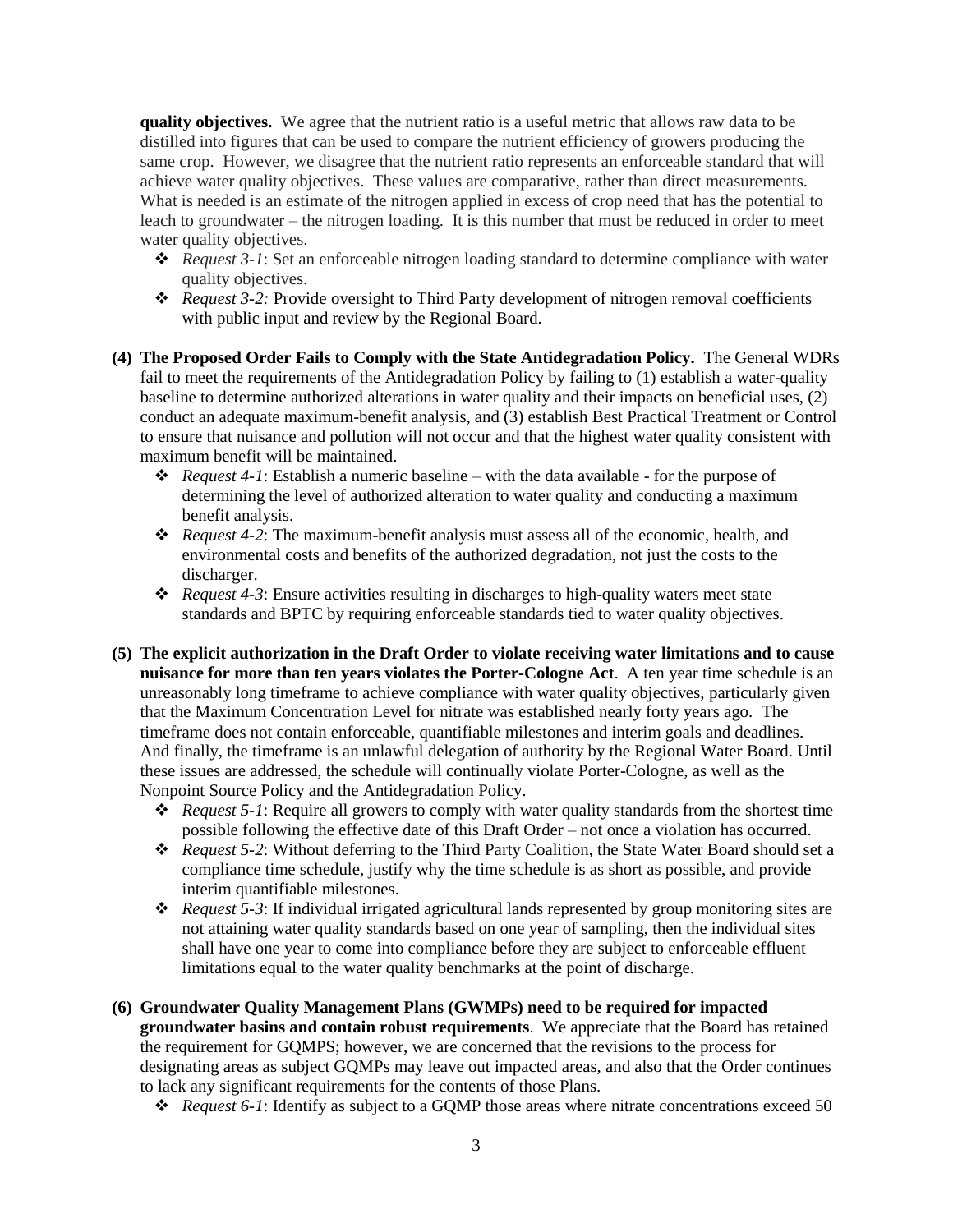percent of the drinking water standard.

- *Request 6-2*: Adjust language to allow the Central Valley Board to complete their review of Groundwater Quality Assessment Reports and identify additional regions that should be subjected to these plans.
- *Request 6-3*: Include aggressive source control measures as identified in the environmental justice comment letter.
- **(7) The Draft Order will perpetuate conditions which lead to degraded groundwater drinking water supplies for disadvantaged communities**. Currently, the proposed order does not adequately address or mitigate impacts to beneficial uses where dischargers are contributing to pollution and nuisance. This leaves residents, rather than dischargers, to bear the cost of nitrate contamination.
	- *Request 7-1*: Recognize, and incorporate by reference the Human Right to Water (Water Code Section 106.3) as well as the State Water Board's recent resolution recognizing the human right to water and the Central Valley's resolution.
	- *Request 7-2*: Require provision for near-term emergency replacement water, and permanent drinking water solutions to all communities and residents whose drinking water source is contaminated by an agricultural discharger or dischargers.
	- *Request 7-3*: Provide residents that need replacement water with a point of contact as a means of enforcement in case replacement water service stops unexpectedly or the residents have reason to believe the water is not of sufficient quality or quantity for domestic use.
- **(8) The State Water Board should require robust data collection and reporting and make it available to the public**. The public has a right to all growers' individual data. Under both State and Federal law, disclosure of water quality data to the public is of great importance. Anything less than individual grower data violates the Clean Water Act, the Porter-Cologne Act, and the Nonpoint Source Policy. We reject the contention that submission of field-level data in the Farm Evaluations and INMP Summary Reports would reveal trade secrets or satisfy any individual monitoring and reporting requirement. A "trade secret" is information that "[d]erives independent economic value … from not being generally known to the public or to other persons who can obtain economic value from its disclosure or use." Civ. Proc. Code  $\S$  3426.1(d)(1). The data requested in the Farm Evaluation and INMP Summary Reports offer no such independent economic value, either for the farmers providing the data or for their competitors. Reporting data must be publicly accessible and include the name of the property owner and grower, and must be linked to the BMPs implemented on that field. Some growers farm many fields and field-level data without a grower name does not catalyze individual accountability.
	- *Request 8-1*: Make data publicly accessible and include the name of the property owner and grower, and link the BMPs implemented on that field.
	- \* Request 8-2: Provide accurate, transparent A/R data, linked to specific locations.
	- *Request 8-3*: Require independent auditing or some other means of verification, which will allow the water boards, along with the public, to ensure accuracy.
	- *❖ Request 8-4:* Require submission of field-level data to begin during the first year of order adoption.
- **(9) The State Water Board should continue to support On-Farm Domestic Well Testing**. On-farm domestic well testing is an important aspect of the new Order. Many farmers may not be aware of contamination in their wells. Domestic well testing is key to demonstrating that agricultural pollution of groundwater can affect everyone living in agricultural areas of California. Furthermore, the testing of on-farm domestic wells lends more data points to determine if exceedances are occurring, notifying the Regional Board that a review of overlying and upslope on-farm management practices are necessary. The Regional Board can then do a more thorough analysis of the farm's practices and bring enforcement actions against those who are not using best management practices to prevent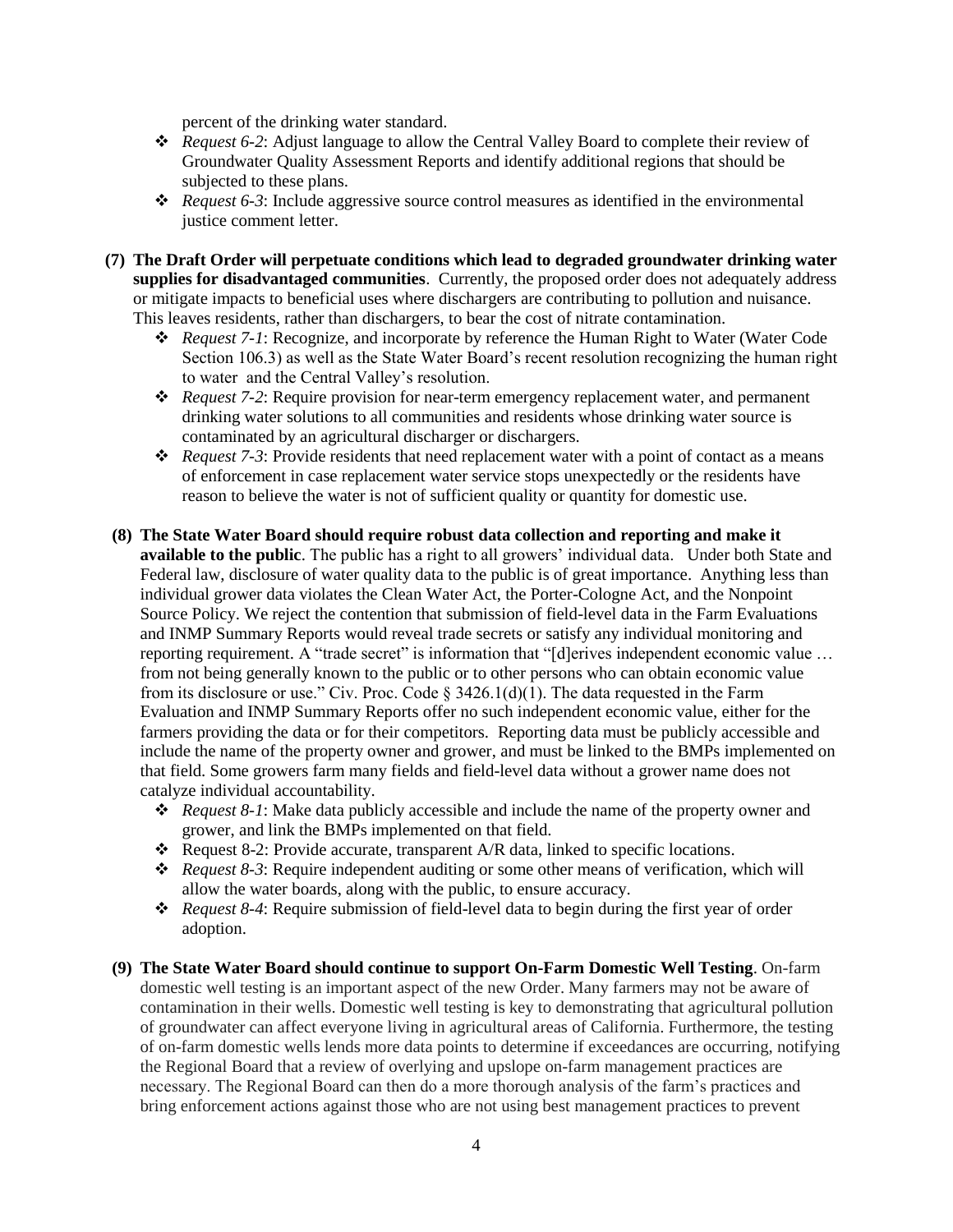contamination of the groundwater. The Regional Board can also use this data to require remediation, treatment, or replacement water, as appropriate, of the discharger.

 *Request 9-1*: Retain On-Farm Domestic Well Testing; and include testing for nitrates, 123 TCP, DBCP, and other contaminants in Title 22 known to be related to agriculture.

\*\*\*

Transparency and accountability must become a cornerstone of California's agricultural management. It is time the State Water Board take meaningful action to address the persistent pollution problems caused by agricultural practices. We look forward to working with you to reform agricultural management.

Sincerely,

Sean Bothwell Garry Brown Policy Director **Executive Director & CEO** 

Matt O'Malley Bruce Reznik Waterkeeper, Legal & Policy Director Executive Director San Diego Coastkeeper Los Angeles Waterkeeper

Mati Waiya **Kira Redmond** 

Gordon Hensley Steve Shimek Coastkeeper Executive Director

Don McEnhill Jen Kalt Executive Director & Riverkeeper Director Russian Riverkeeper Humboldt Baykeeper

Konrad Fisher Jennifer Clary Klamath Riverkeeper Clean Water Action

Kyle Jones Mark Floegel Sierra Club Greenpeace

Katherine Poole Jeff Odefey Senior Attorney Director, Clean Water Supply Natural Resources Defense Council **American Rivers** 

Tim Sloane Colin Bailey Executive Director Executive Director Institute for Fisheries Resources Environmental Coalition for Water Justice Pacific Coast Federation of Fishermen's Associations

Marco Gonzalez Adam Scow

California Coastkeeper Alliance Orange County Coastkeeper & IE Waterkeeper

Executive Director Executive Director & Channelkeeper Wishtoyo Foundation Santa Barbara Channelkeeper

San Luis Obispo Channelkeeper Monterey Coastkeeper & The Otter Project

Executive Director Water Programs Manager

Policy Advocate Research Director

Executive Director California Director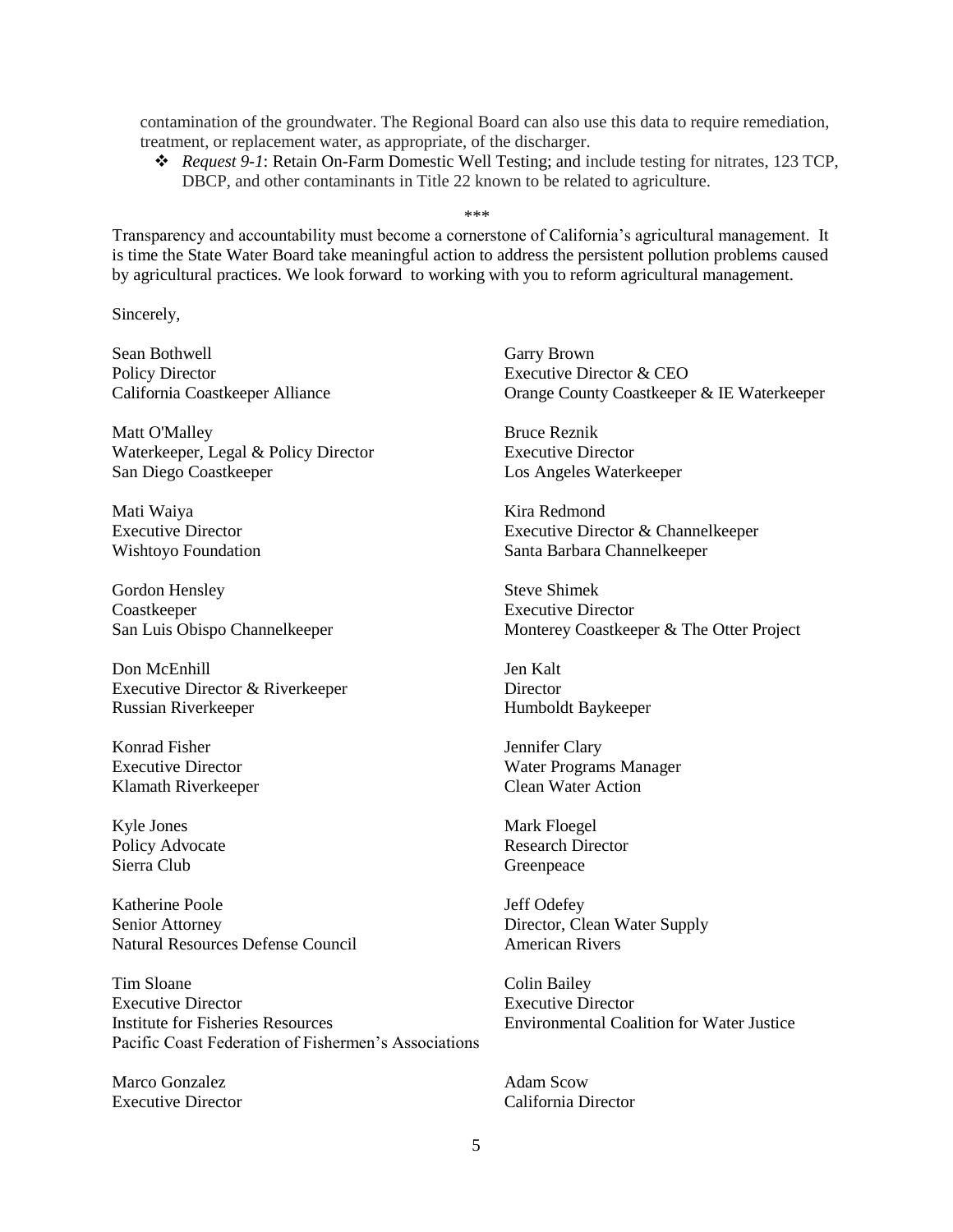## Coastal Environmental Rights Foundation Food & Water Watch

Angela Howe Brian Nowicki

Barbara Barrigan-Parrilla Gary Bobker Restore the Delta The Bay Institute

Bill Jennings Leslie Tamminen Executive Director Director California Sportfishing Protection Alliance 7

Todd Steiner Katherine O'Dea Executive Director Executive Director Turtle Island Restoration Network Save Our Shores

Nathaniel Kane Stephen Green Staff Attorney President

Larry Glass<br>
Board of Directors & Executive Director<br>
Executive Pirector<br>
Executive Director Board of Directors & Executive Director Northcoast Environmental Center Californians for Alternatives to Toxics SAFE - Safe Alternatives for our Forest Environment

Conner Everts Zach Plopper Executive Director & Facilitator Coastal and Marine Director Environmental Water Caucus WILDCOAST Southern California Watershed Alliance Desal Response Group

Caleb Dardick Marce Gutierrez Executive Director Founder & Director Yuba River Waterkeeper Azul

Susan Jordan Fredric Evenson Executive Director Co-Founder & Director California Coastal Protection Network Ecological Rights Foundation

Brenda Adelman Alan Levine Chair, Board of Directors Director Russian River Watershed Protection Committee Coast Action Group

Caleen Sisk Felice Pace Spiritual Leader & Tribal Chief Editor Winnemem Wintu Tribe KlamBlog

Legal Director California Climate Policy Director Surfrider Foundation Center for Biological Diversity

Executive Director Rivers and Delta Program Director

7<sup>th</sup> Generation Advisors

Environmental Law Foundation Save the American River Association